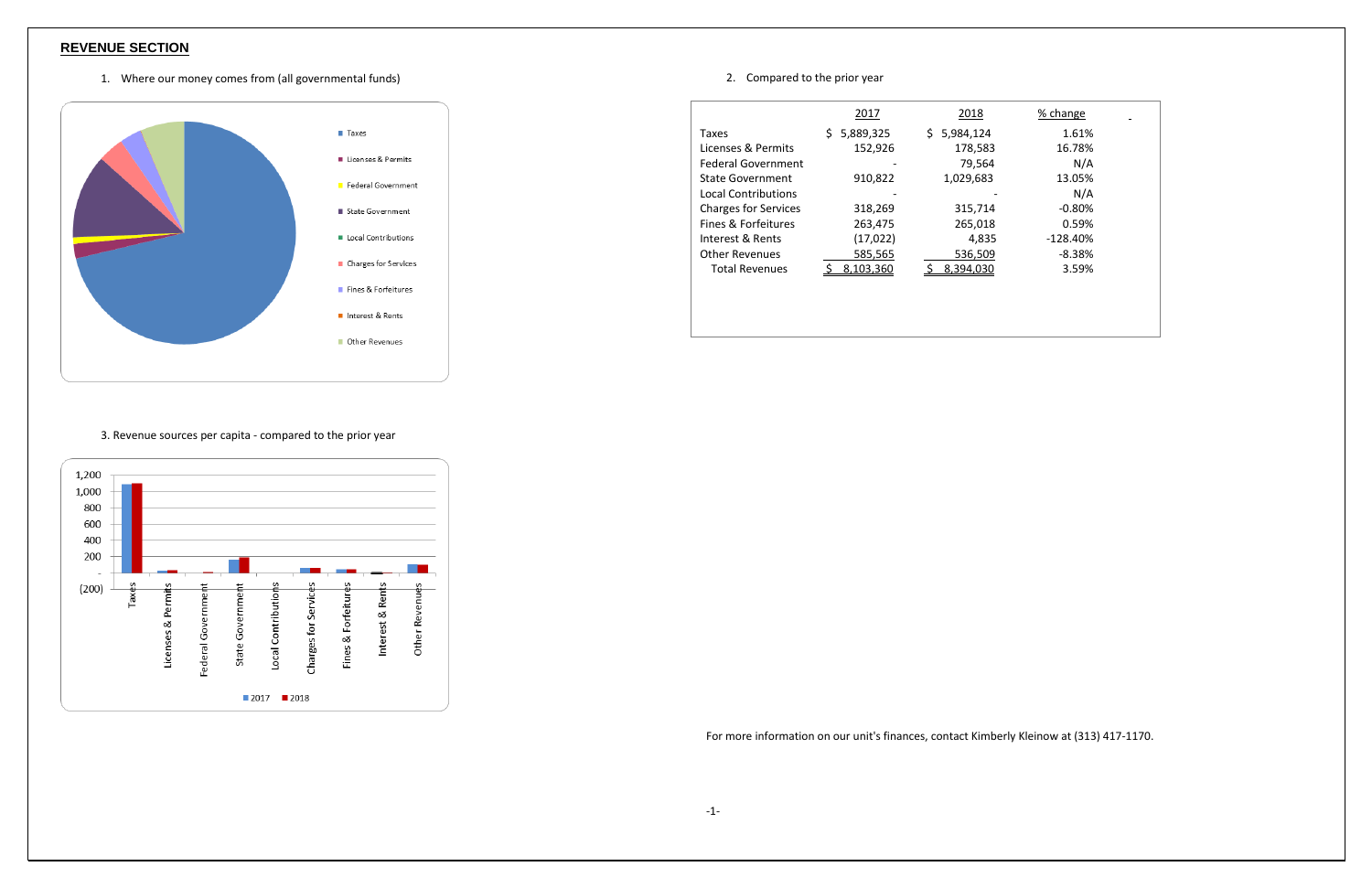# **REVENUE** (cont)

## Source: Taxes



Source: Licensing and Permits



Source: Federal Government



Source: State Government



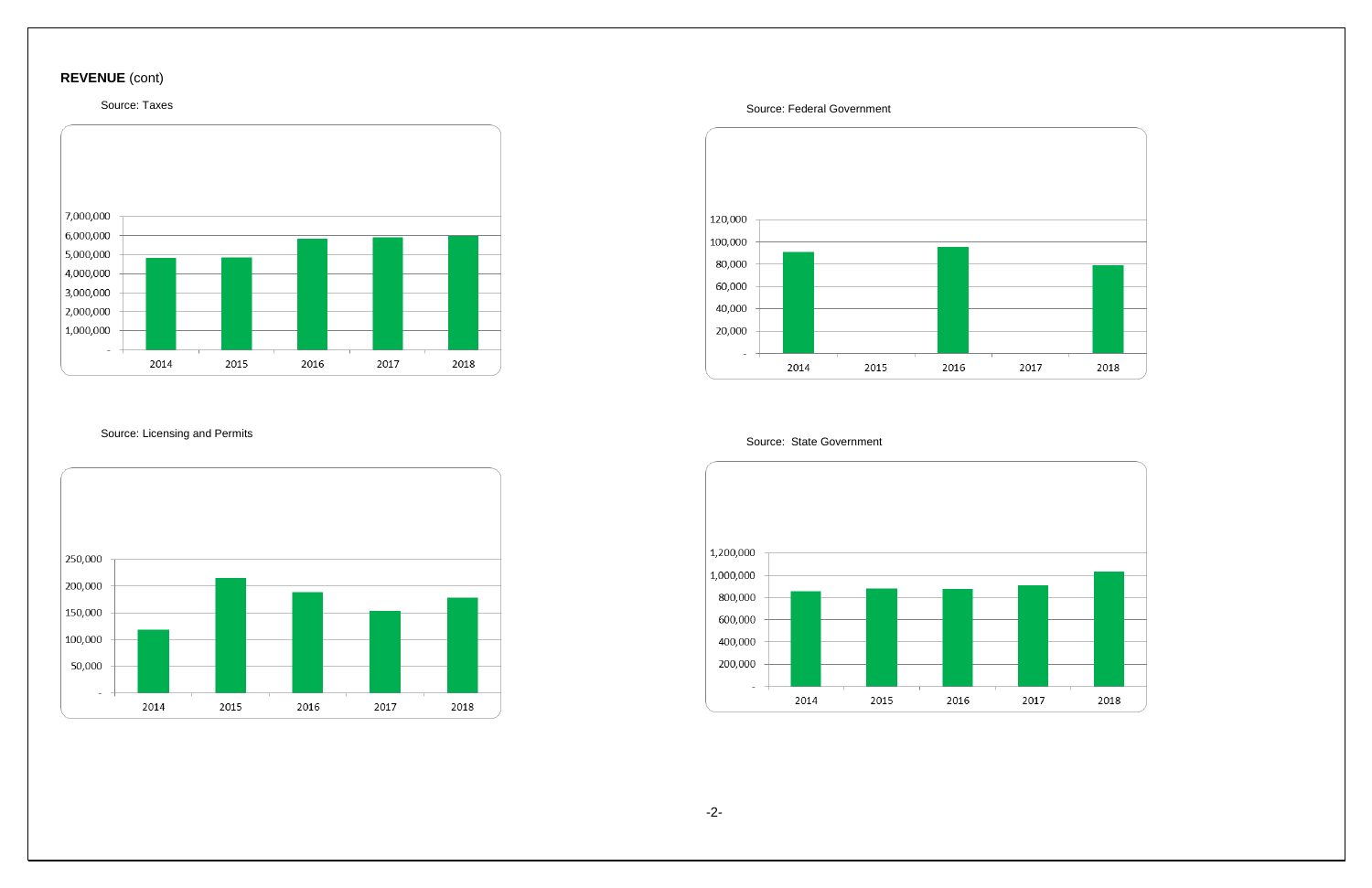# **REVENUE** (cont)

Source: Charges for Services



#### Source: Fines and Forteitures



Source: Interest and Rent



Source: Other Revenue

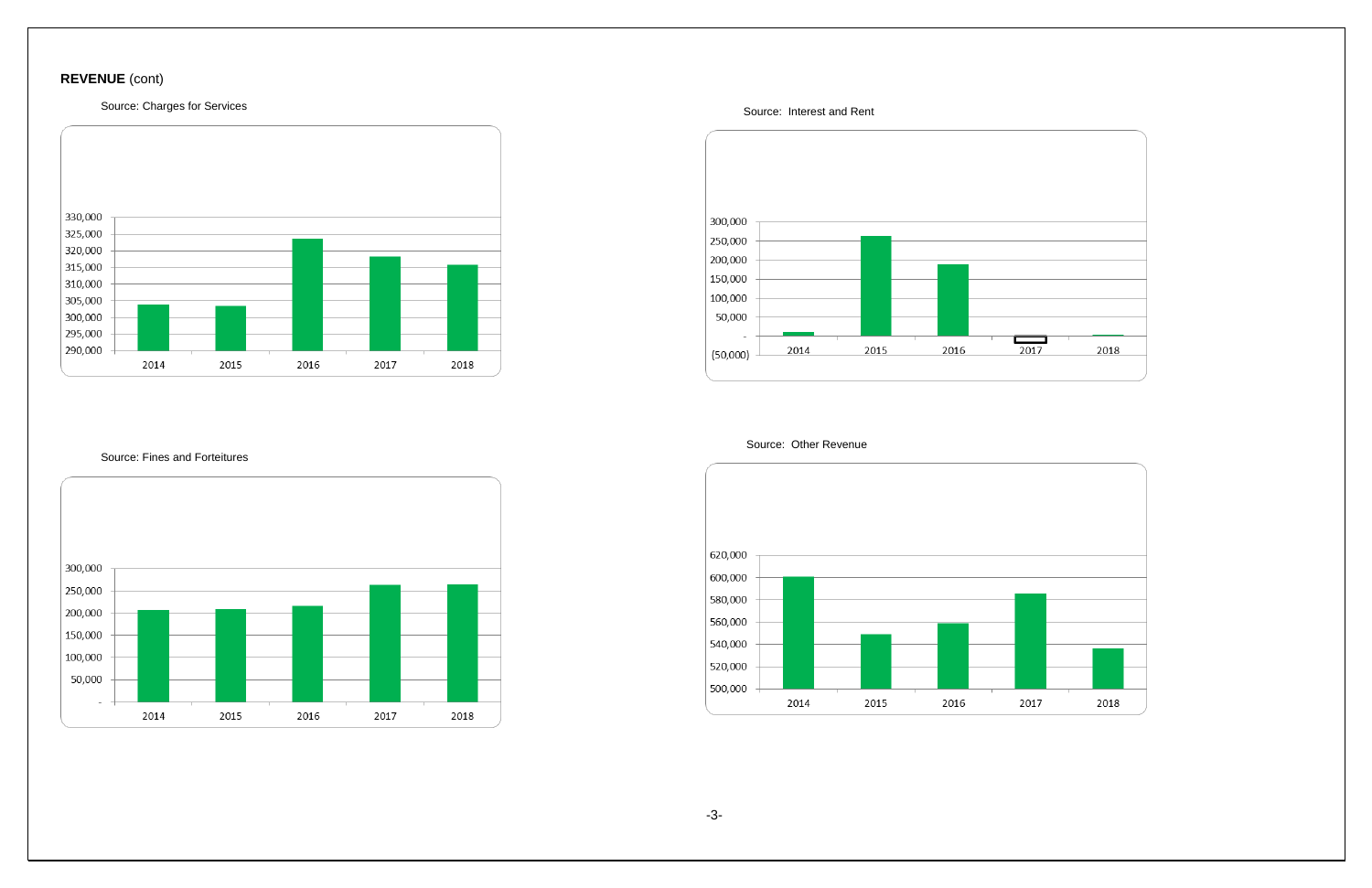## **EXPENDITURE SECTION**

1. Where we spend our money (all governmental funds)



### 3. Spending per capita - compared to the prior year



-4-

#### 2. Compared to the prior year

|                             | 2017            |     | <u>2018</u> | % change |
|-----------------------------|-----------------|-----|-------------|----------|
| <b>General Government</b>   | \$<br>1,406,301 | \$  | 1,429,047   | 1.62%    |
| Police & Fire               | 2,502,205       |     | 2,587,760   | 3.42%    |
| <b>Other Public Safety</b>  |                 |     |             | N/A      |
| Roads                       | 475,145         |     | 553,957     | 16.59%   |
| <b>Other Public Works</b>   | 1,169,249       |     | 1,171,384   | 0.18%    |
| Health & Welfare            |                 |     |             | N/A      |
| Community/Econ. Development |                 |     |             | N/A      |
| Recreation & Culture        | 583,911         |     | 599,124     | 2.61%    |
| Capital Outlay              | 1,315,852       |     | 3,062,797   | 132.76%  |
| Debt Service                | 240,000         |     | 227,100     | $-5.38%$ |
| <b>Other Expenditures</b>   |                 |     |             | N/A      |
| <b>Total Expenditures</b>   | 7,692,663       | \$. | 9,631,169   | 25.20%   |
|                             |                 |     |             |          |
|                             |                 |     |             |          |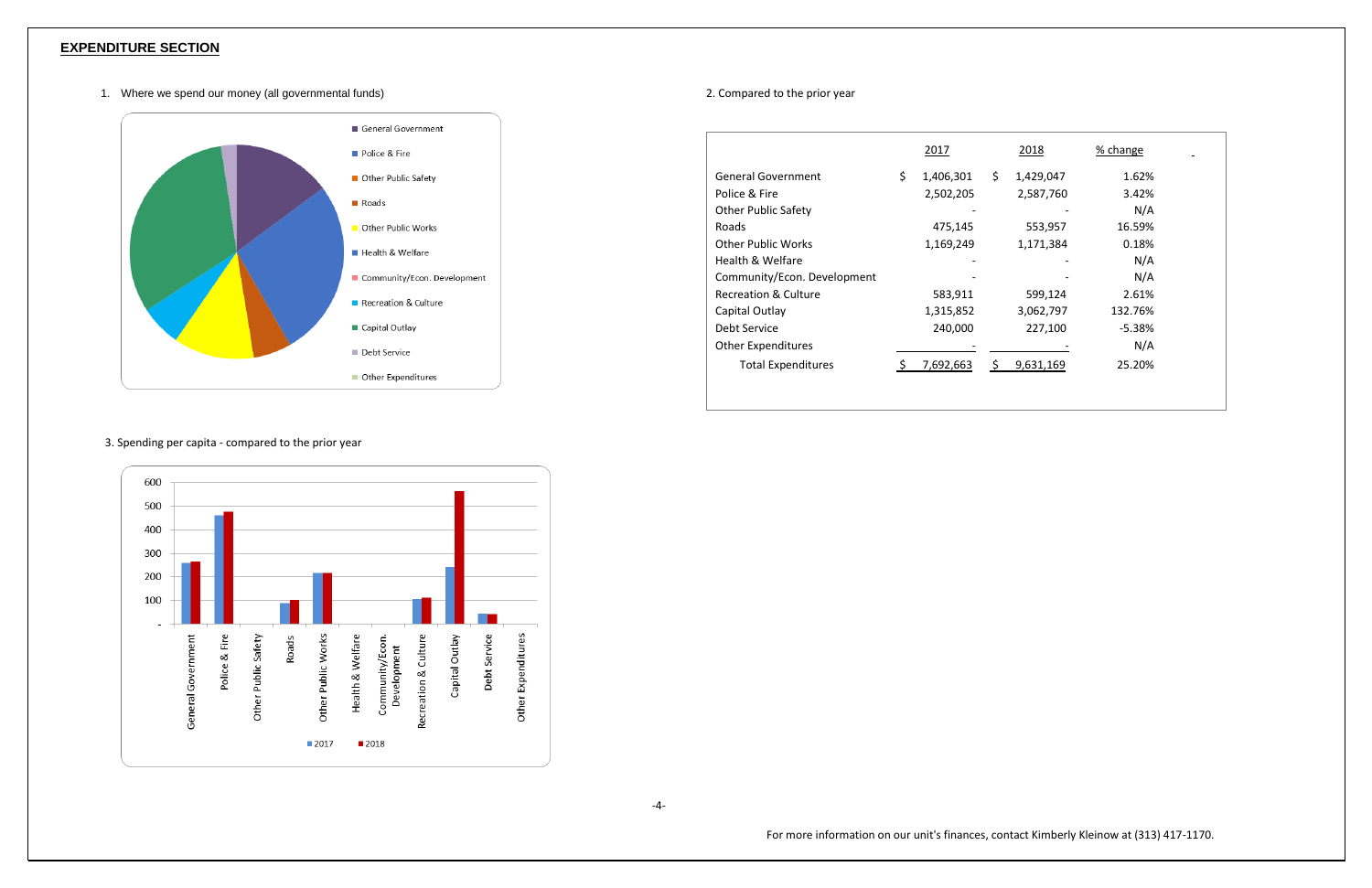# **EXPENDITURES** (cont)

#### Department: General Government



## Department: Police and Fire



#### Department: Roads



### Department: Other Public Works



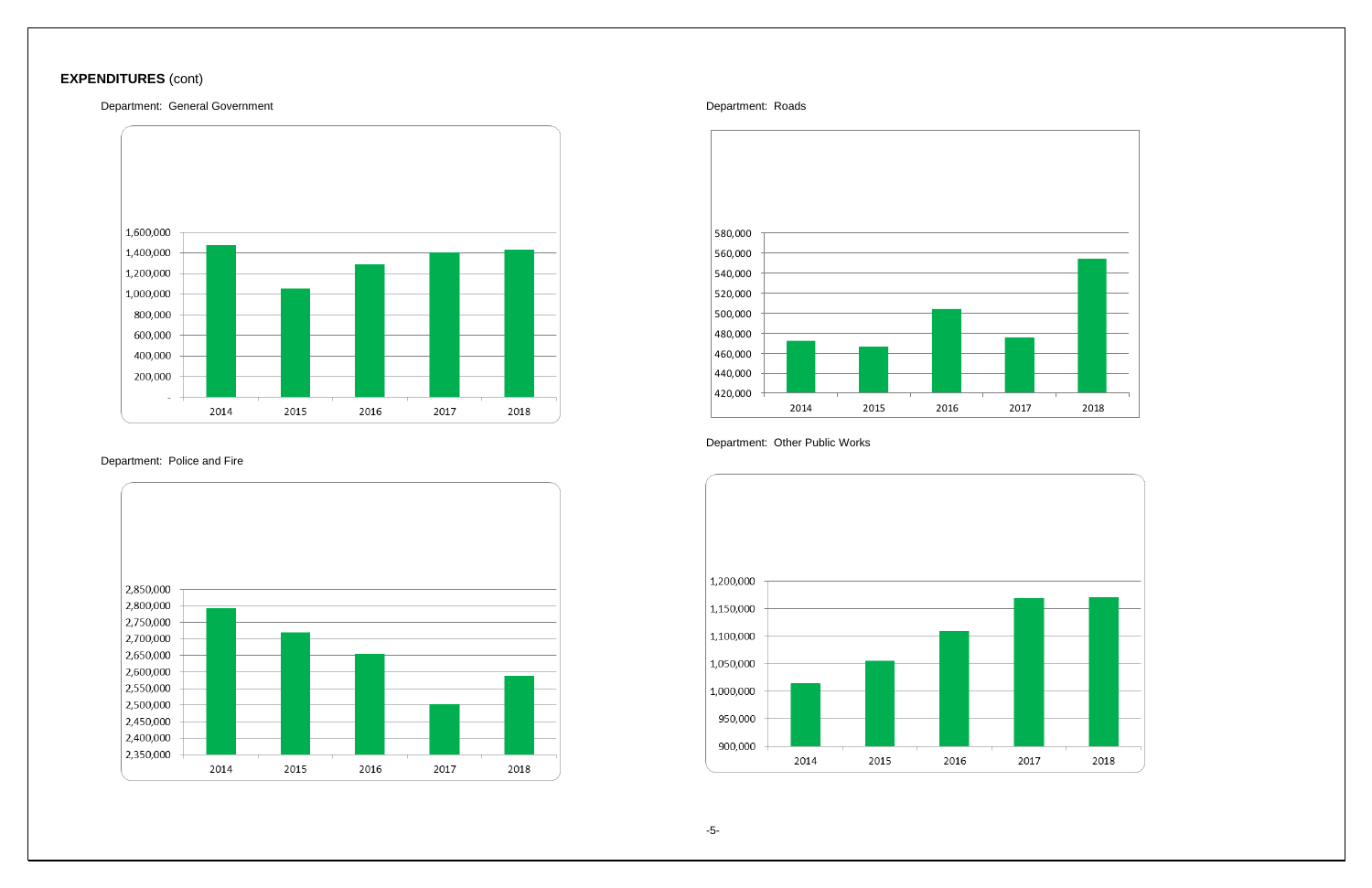# **EXPENDITURES** (cont)

### Department: Recreation and Culture



.



### Department: Capital Outlay

Department: Debt Service



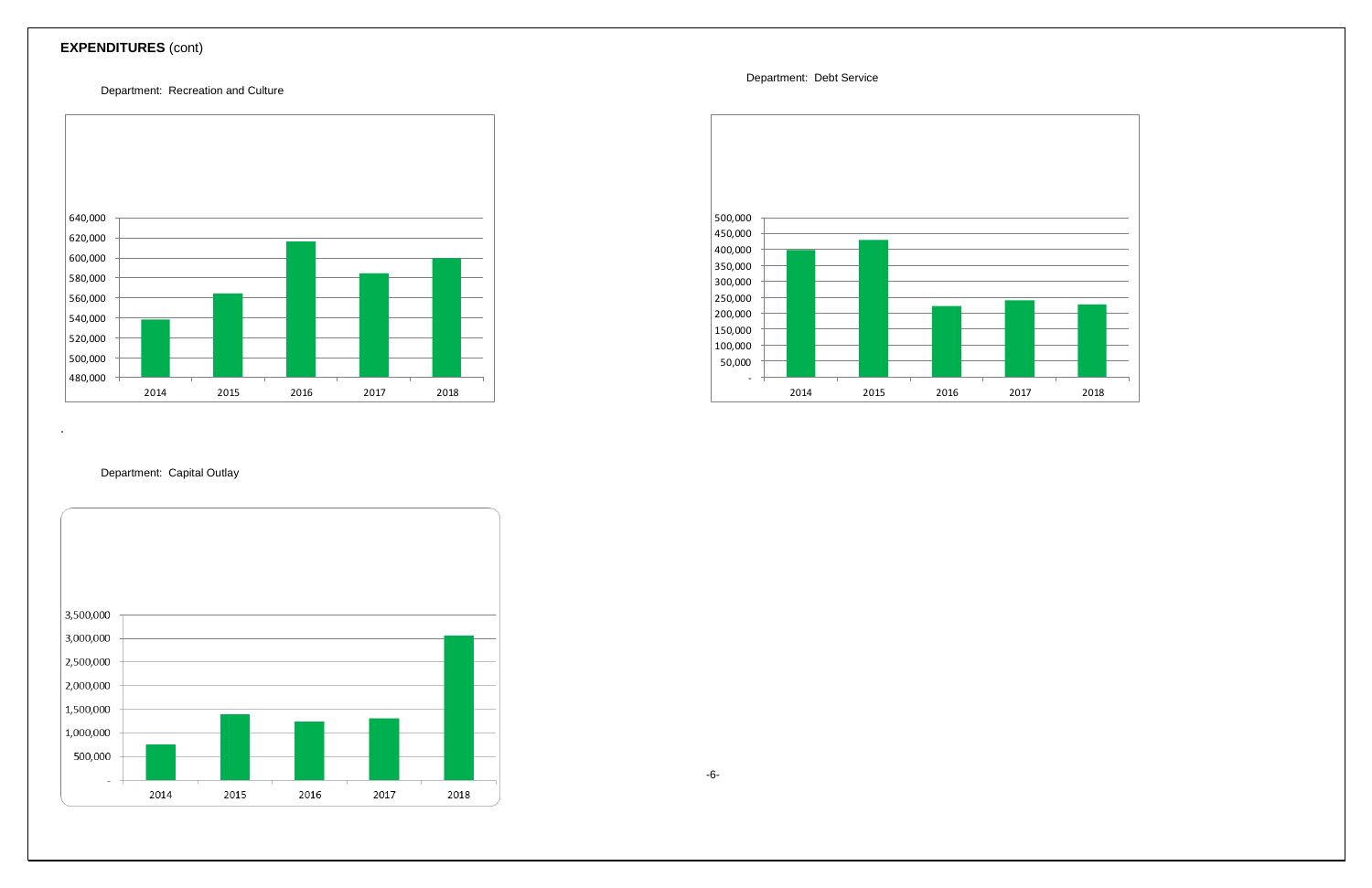## **FINANCIAL POSITION**

1. How have we managed our governmental fund resources (fund balance)?



2. Fund balance per capita - compared to the prior year



#### 2. Compared to the prior year

|                             | 2017      | 2018        | % change  |
|-----------------------------|-----------|-------------|-----------|
| Revenue                     | 8,103,360 | 8,394,030   | 3.59%     |
| Expenditures                | 7,692,663 | 9,631,169   | 25.20%    |
| Surplus (shortfall)         | 410,697   | (1,237,139) | -401.23%  |
| Fund balance, by component: |           |             |           |
| Nonspendable                | 852,997   | 773,214     | $-9.35%$  |
| Restricted                  | 894,630   | 819,006     | $-8.45%$  |
| Committed                   |           |             | N/A       |
| Assigned                    | 3,035,211 | 1,969,035   | $-35.13%$ |
| Unassigned                  | 1,521,370 | 1,513,055   | $-0.55%$  |
| total fund balance          | 6,304,208 | 5,074,310   | $-19.51%$ |
|                             |           |             |           |
|                             |           |             |           |
|                             |           |             |           |

### 3. Historical trends of individual components



.

| $\overline{\mathbf{S}}$ | % change   |
|-------------------------|------------|
| ,030                    | 3.59%      |
| ,169                    | 25.20%     |
| ,139)                   | $-401.23%$ |
|                         |            |
| 3,214                   | $-9.35%$   |
| 9,006                   | $-8.45%$   |
|                         | N/A        |
| ,035                    | $-35.13%$  |
| ,055                    | $-0.55%$   |
| ,310                    | $-19.51%$  |
|                         |            |



For more information on our unit's finances, contact Kimberly Kleinow at (313) 417-1170.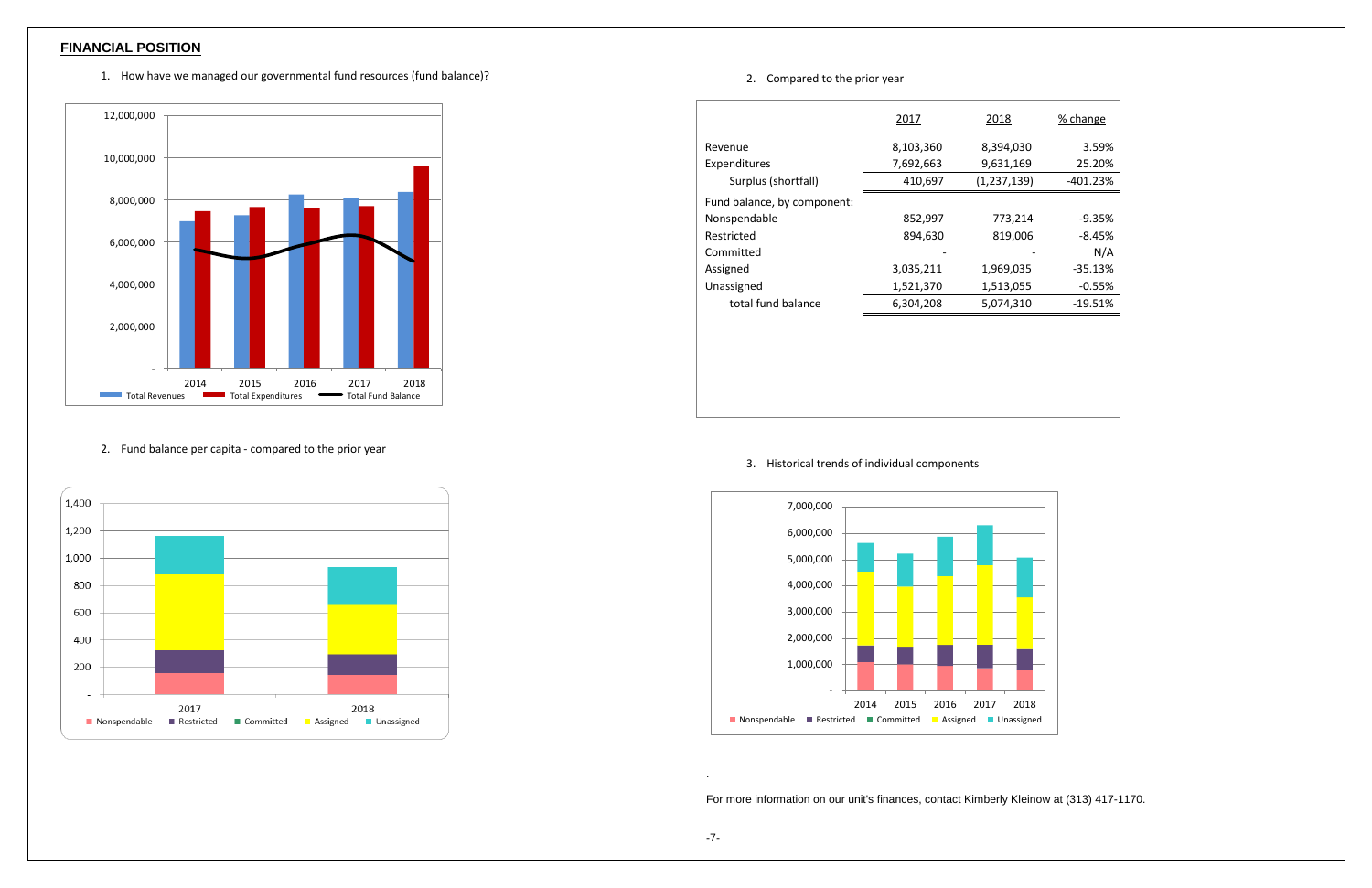## **OTHER LONG TERM OBLIGATIONS**





2. Retiree Health care funding status



3. Percent funded - compared to the prior year



4. Long Term Debt obligations: